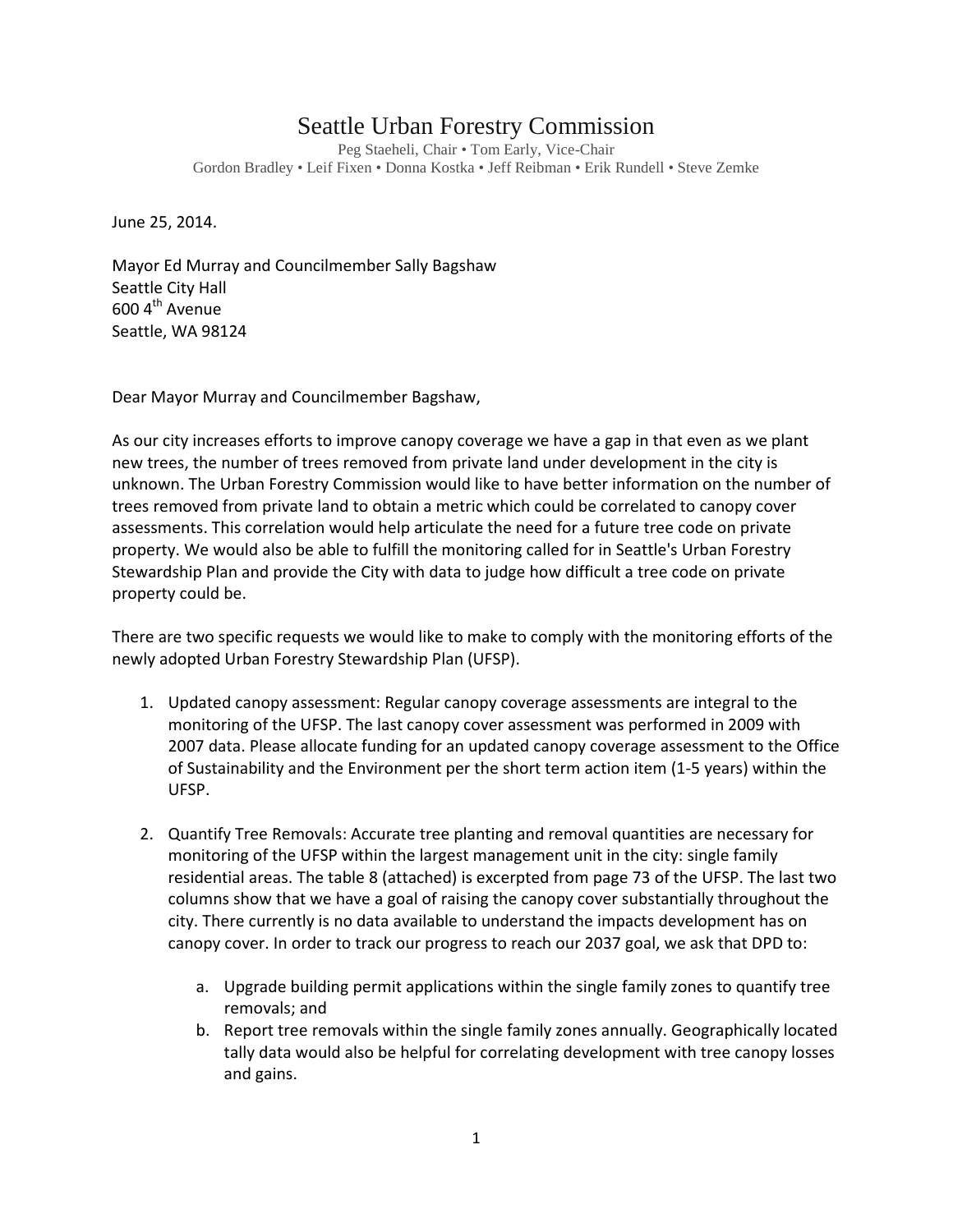Enclosed is a more detailed document explaining additional information that would be useful for the City to better manage the urban forest to accomplish the City's goals.

Sincerely,

Stachelin

Peg Staeheli, Chair Tom Early Tom Early

Urban Forestry Commission Urban forestry Commissioner

| Management unit           | MU as % of total<br>city land area | Estimated 2007<br>canopy cover | 2037 canopy<br>cover goal |
|---------------------------|------------------------------------|--------------------------------|---------------------------|
| Single-Family             | 56%                                | 26%                            | 33%                       |
| Multi-Family              | 11%                                | 17%                            | 20%                       |
| Commercial/Mixed Use      | 8%                                 | 10%                            | 15%                       |
| Downtown                  | 1%                                 | 9%1                            | 12%                       |
| Industrial                | 11%                                | 4%                             | 10%                       |
| Institutional             | 2%                                 | 19%                            | 20%                       |
| Developed Parks           | 4%                                 | 25%                            | 25%                       |
| Parks' Natural Areas      | 7%                                 | 80%                            | 80%                       |
| City-Wide                 |                                    | 23%                            | 30%                       |
| Right-of-Way <sup>3</sup> | 27%                                | 18%                            | 24%                       |

Table 8. Canopy cover goals by management unit

The assessment of 2007 satellite data measured downtown canopy at 5%. The process encountered difficulties measuring downtown due to tall buildings casting shadows over trees. SDOT did an analysis of their inventory and estimated that current downtown canopy cover is closer to 9 percent.

<sup>2</sup> The assessment of 2007 satellite data suggested higher canopy cover levels than had previously been expected for all management units except for the industrial, which decreased from 8 percent to 4 percent. However, canopy cover goals for management units were not changed as part of this UFSP update. Consequently, the difference between the current canopy and the goal was increased but this shift is not intended to represent a change in the City's overall strategy and the canopy cover goal will be reevaluated as part of the next UFSP update.

<sup>2</sup> Right-of-way trees are also included in each of the land-use types

cc: Council President Burgess, Councilmember Clark, Councilmember Godden, Councilmember Harrell, Councilmember Licata, Councilmember Rasmussen, Councilmember O'Brien, Councilmember Sawant, Jill Simmons, Diane Sugimura, Brennon Staley, Eric McConaghy

> Sandra Pinto de Bader, Urban Forestry Commission Coordinator City of Seattle, Office of Sustainability & Environment PO Box 94729 Seattle, WA 98124-4729 Tel: 206-684-3194 Fax: 206-684-3013 www.seattle.gov/UrbanForestryCommission